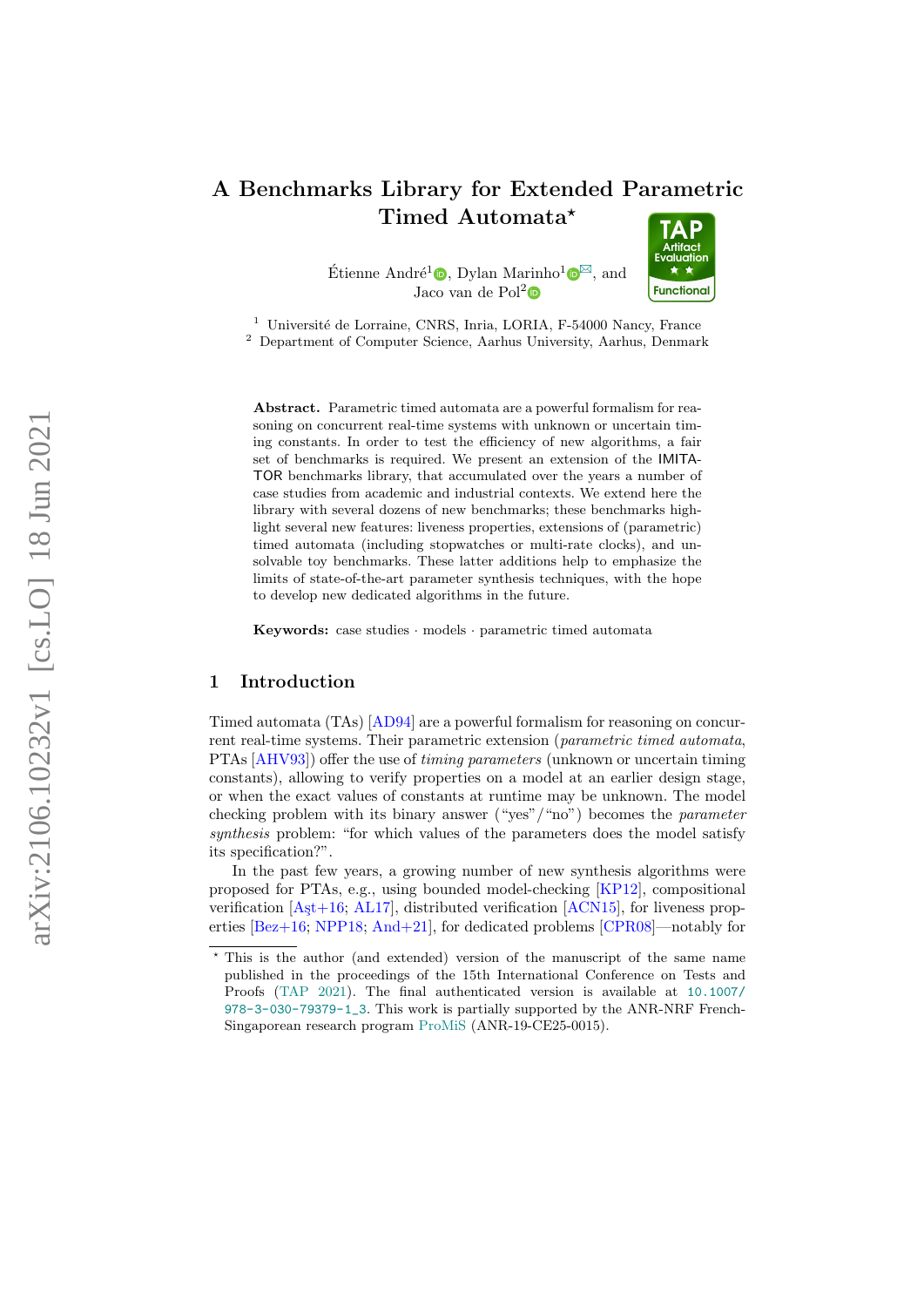<span id="page-1-1"></span>testing timed systems [\[FK13;](#page-12-3) [And16;](#page-11-1) [Lut+17;](#page-13-1) [And+19a;](#page-11-2) [Lut+19;](#page-13-2) [And+21\]](#page-11-0). However, these works consider different benchmarks sets, making it difficult to evaluate which technique is the most efficient for each application domain.

A benchmarks suite for (extended) PTAs can be used for different purposes:

- 1. when developing new algorithms for (extensions of) PTAs and testing their efficiency by comparing them with existing techniques;
- 2. when evaluating benchmarks for extensions of TAs [\[AD94\]](#page-10-0) (note that valuating our benchmarks with a parameter valuation yields a timed or multi-rate automaton); and
- 3. when looking for benchmarks fitting in the larger class of hybrid automata [\[Alu+93\]](#page-10-4).

Contribution In [\[And19;](#page-11-3) [And18\]](#page-11-4), we introduced a first library of 34 benchmarks, 80 models and 122 properties, for PTAs. However, this former version of the library suffers from several issues. First, its syntax is only compatible with the syntax of version [2.12](https://github.com/imitator-model-checker/imitator/releases/tag/v2.12) of IMITATOR [\[And+12\]](#page-11-5), while IMITATOR recently shifted to version [3.0](https://github.com/imitator-model-checker/imitator/releases/tag/v3.0.0) [\[And21a\]](#page-12-4), with a different calling paradigm.<sup>[1](#page-1-0)</sup> Second, the former version contains exclusively safety/reachability properties (plus some "robustness" computations, using the trace preservation synthesis algorithm [\[ALM20\]](#page-10-5)). Third, only syntactic information is provided (benchmarks, metrics on the benchmarks), and no semantic information (expected result, approximate computation time, and approximate number of states to explore).

In this work, we extend our former library with a list of new features, including syntactic extensions (notably multi-rate clocks  $[A]u+95$ ); we also focus on unsolvable case studies, i.e., simple examples for which no known algorithm allows computation of the result, with the ultimate goal to encourage the community to address these cases. In addition, we add *liveness* properties, i.e., cycle synthesis. Also, we add *semantic* criteria, with an approximate computation time for the properties, an expected result (whenever available) and an approximate number of explored symbolic states (computed using IMITATOR). The rationale is to help users by giving them an idea of what to expect for each case study. Also, our consolidated classification aims at helping tool developers to select within our library which benchmarks suit them (e.g., "PTAs without stopwatches, with many locations and a large state space").

To summarize, we propose a new version of our library enhancing the former one as follows:

- 1. adding 22 new benchmarks (39 models)
	- adding benchmarks for liveness properties;

<span id="page-1-0"></span> $^{\rm 1}$  While many keywords remain the same in the model, the property syntax has been completely rewritten, and the model checker now takes as input a model file and a property file. In addition, new properties are now possible, and the syntax has been extended with some useful features such as multi-rate clocks or "if-then-else" control structures.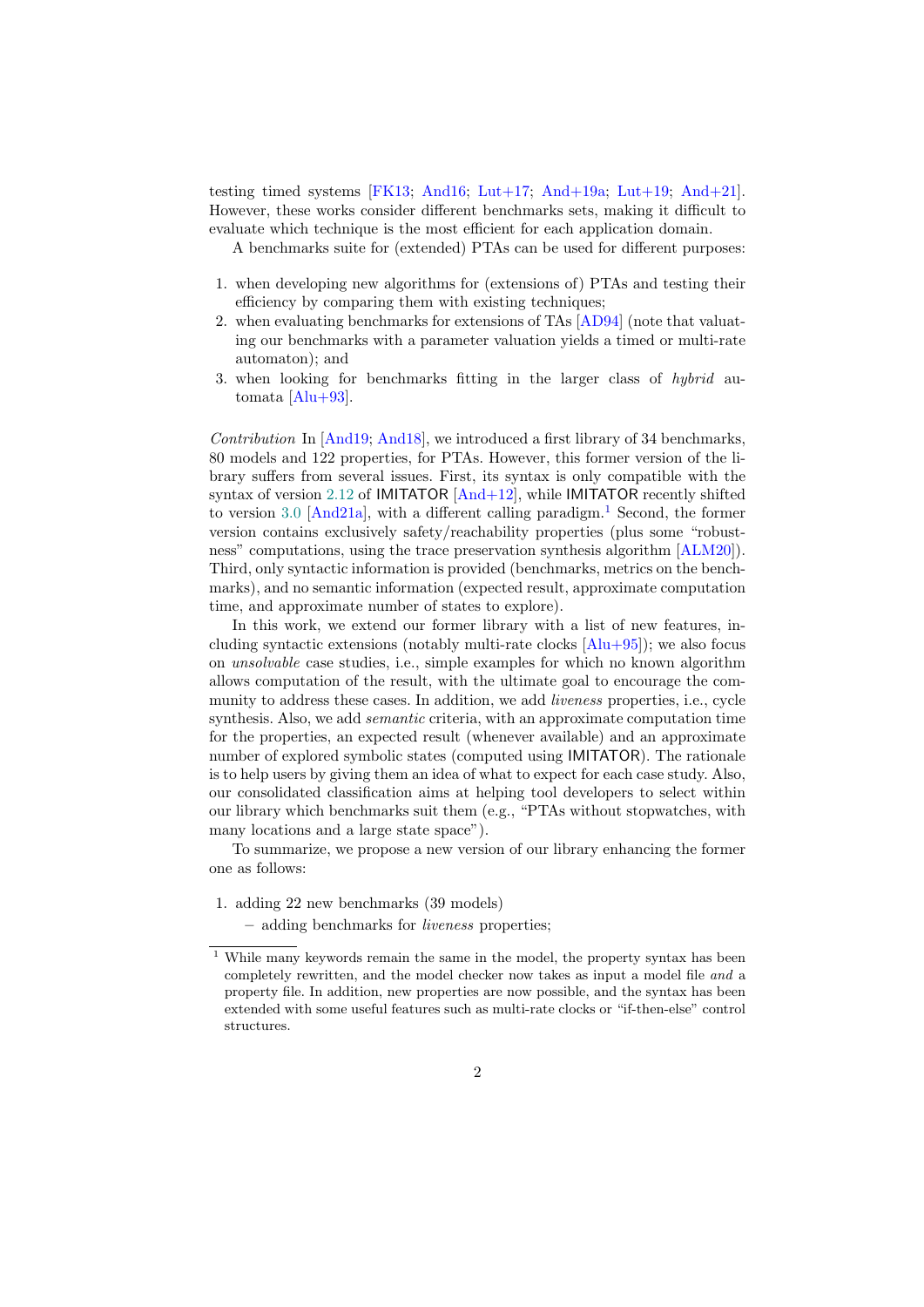Table 1: Selected new features

<span id="page-2-2"></span><span id="page-2-0"></span>

| Library'         |                                                                                                                            | Size |      | <b>Metrics</b> |     | Format | Categories | Properties | Analysis |
|------------------|----------------------------------------------------------------------------------------------------------------------------|------|------|----------------|-----|--------|------------|------------|----------|
|                  | Version   Benchmarks   Models   Properties   Static   Semantic   . imi   JANI   Unsolvable   EF   TPS   liveness   Results |      |      |                |     |        |            |            |          |
| $1.0$  And $18$  |                                                                                                                            | 80   | 1221 |                |     |        |            |            |          |
| $\gamma$  AMP21. | 56                                                                                                                         | .19  | 216  |                | 3.0 |        |            |            |          |

- adding a set of toy unsolvable benchmarks, to emphasize the limits of state-of-the-art parametric verification techniques, and to encourage the community to develop new dedicated algorithms in the future;
- 2. refactoring all existing benchmarks, so that they now implement the syntax of the 3.0 version of IMITATOR;
- 3. providing a better classification of benchmarks;
- 4. highlighting extensions of (parametric) timed automata, such as multi-rate clocks  $[A]u+95]$ , stopwatches  $[CL00]$ , ...
- 5. offering an automated translation of our benchmarks to the new JANI [\[Bud+17;](#page-12-6) [JANI17\]](#page-13-3) model interchange format, offering a unified format for quantitative automata-based formalisms. This way, the library can be used by any tool using JANI as an input format, and supporting (extensions of) TAs. Even though other tools implementing the JANI formalism do not handle parameters, they can run on instances of our benchmarks, i.e., by valuating the PTAs with concrete valuations of the parameters.

We summarize the most significant dimensions of our extension in [Table 1.](#page-2-0) EF (using the TCTL syntax) denotes reachability/safety, and TPS ("trace preservation synthesis") denotes robustness analysis.

Outline We discuss related libraries in [Section 2.](#page-2-1) We briefly recall IMITATOR PTAs in [Section 3.](#page-3-0) We present our library in [Section 4,](#page-4-0) and we give perspectives in [Section 5.](#page-9-0)

# <span id="page-2-1"></span>2 Related Libraries

RTLib [\[SGQ16\]](#page-14-1) is a library of real-time systems modeled as timed automata. Contrary to our goal and proposed solution, it does not consider parametric models.

Two hybrid systems benchmarks libraries were proposed in [\[FI04;](#page-12-7) [Che+15\]](#page-12-8). Despite being more expressive than PTAs in theory, these formalisms cannot be compared in practice: most of them do not refer to timing parameters. Moreover, these libraries only focus on reachability properties and non-parameterized benchmarks.

The PRISM benchmark suite [\[KNP12\]](#page-13-4) collects probabilistic models and properties. Despite including some timing aspects, time is not the focus there.

The collection of Matlab/Simulink models [\[HAF14\]](#page-13-5) focuses on timed model checking, but has no parametric extensions. Two of our benchmarks (accel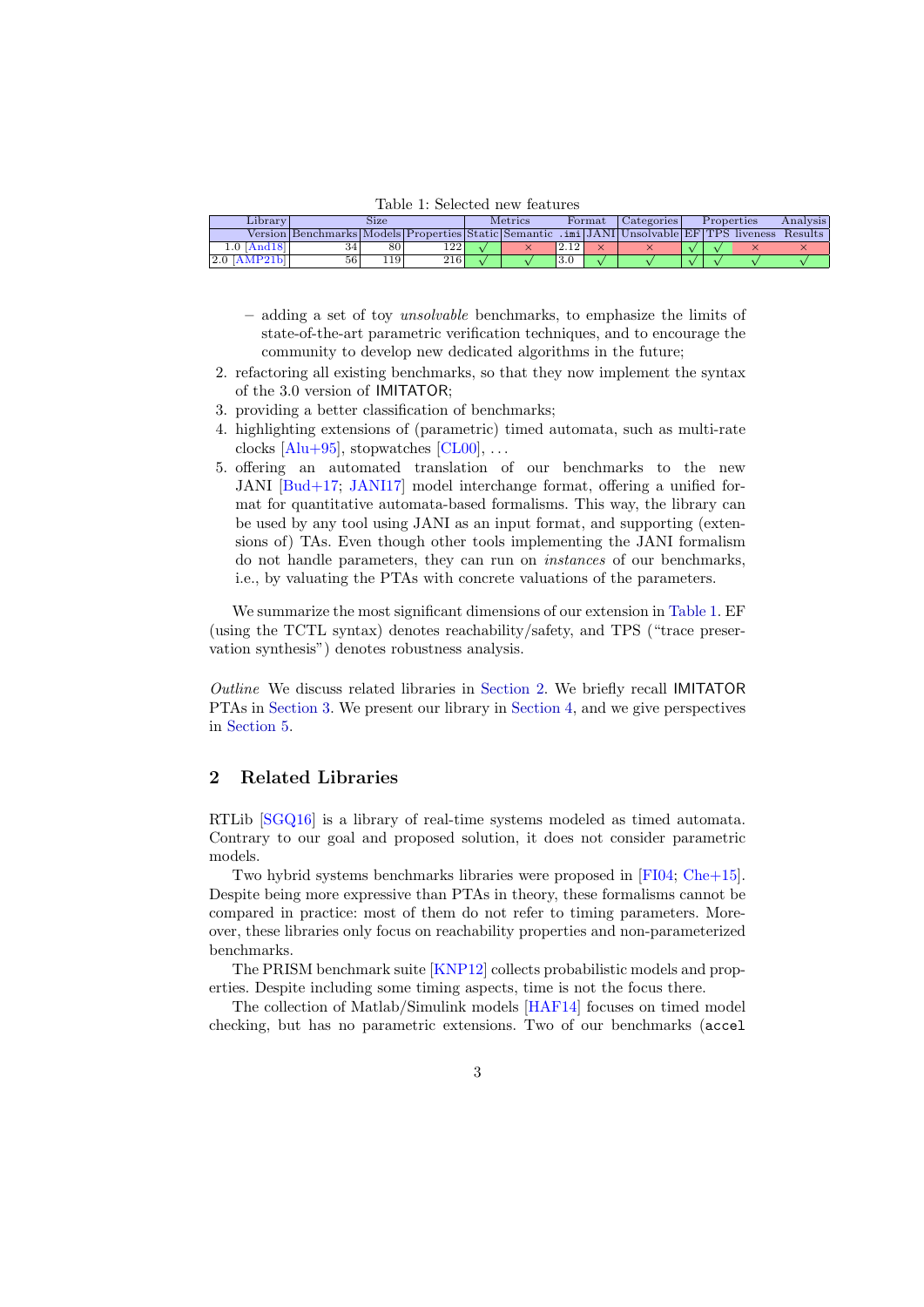<span id="page-3-2"></span>and gear) originate from a translation of their models to (extensions of) PTAs [\[AHW18\]](#page-10-7).

The JANI specification [\[Bud+17\]](#page-12-6) defines a representation of automata with quantitative extensions and variables; their syntax is supported by several verification tools. A library of JANI benchmarks is also provided; such benchmarks come from PRISM, Modest, Storm and FIG, and therefore cannot be applied to parameter synthesis for timed systems.

Also, a number of model checking competitions started in the last two decades, accumulating over the years a number of sets of benchmarks, such as the ARCH (Applied Verification for Continuous and Hybrid Systems) "friendly competition" [\[Fre+19;](#page-13-6) [ARCH21\]](#page-12-9), the Petri Nets model checking contest (MCC) [\[Amp+19;](#page-11-7) [MCC21\]](#page-14-2), the MARS (Models for Formal Analysis of Real Systems) workshop repository [\[MARS21\]](#page-13-7), the WATERS workshop series [\[QV15\]](#page-14-3), etc.

In [\[And19\]](#page-11-3) we introduced a first version of our parametric timed automata library [\[And18\]](#page-11-4), including academic benchmarks, industrial case studies and toy case studies.

Position of our Library Our library aims at providing benchmarks for parameter synthesis for (extensions of) TAs. Notably, we go beyond the TA syntax (offering some benchmarks with multi-rate clocks, stopwatches, timing parameters, additional global variables), while not offering the full power of hybrid automata (differential equations, complex flows). To the best of our knowledge, no other set of benchmarks addresses specifically the *synthesis* of timing parameters.

# <span id="page-3-0"></span>3 Parametric Timed Automata

Parametric Timed Automata (PTAs) Timed automata (TAs) [\[AD94\]](#page-10-0) extend finite-state automata with clocks, i.e., real-valued variables evolving at the same rate 1, that can be compared to integers along edges ("guards") or within locations ("invariants"). Clocks can be reset (to 0) along transitions. PTAs extend TAs with (timing) parameters, i.e., unknown rational-valued constants [\[AHV93\]](#page-10-1). These timing parameters can have two main purposes:

- model unknown constants, and synthesize suitable values for them, at an early design stage; or
- verify the system for a full range of constants, as their actual value may not be exactly known before execution; this is notably the case of the FMTV Challenge by Thales<sup>[2](#page-3-1)</sup> at WATERS 2015  $[QV15]$  that features periods known with a limited precision only (i.e., constant but of unknown exact value), and that we were able to solve using parametric timed automata [\[SAL15\]](#page-14-4). (This benchmark FMTV1 is part of our library.)

PTAs can be synchronized together on shared actions, or by reading shared variables. That is, it is possible to perform the parallel composition of several

<span id="page-3-1"></span><sup>2</sup> <https://www.imitator.fr/data/FMTV15/FMTV-2015-Challenge.pdf>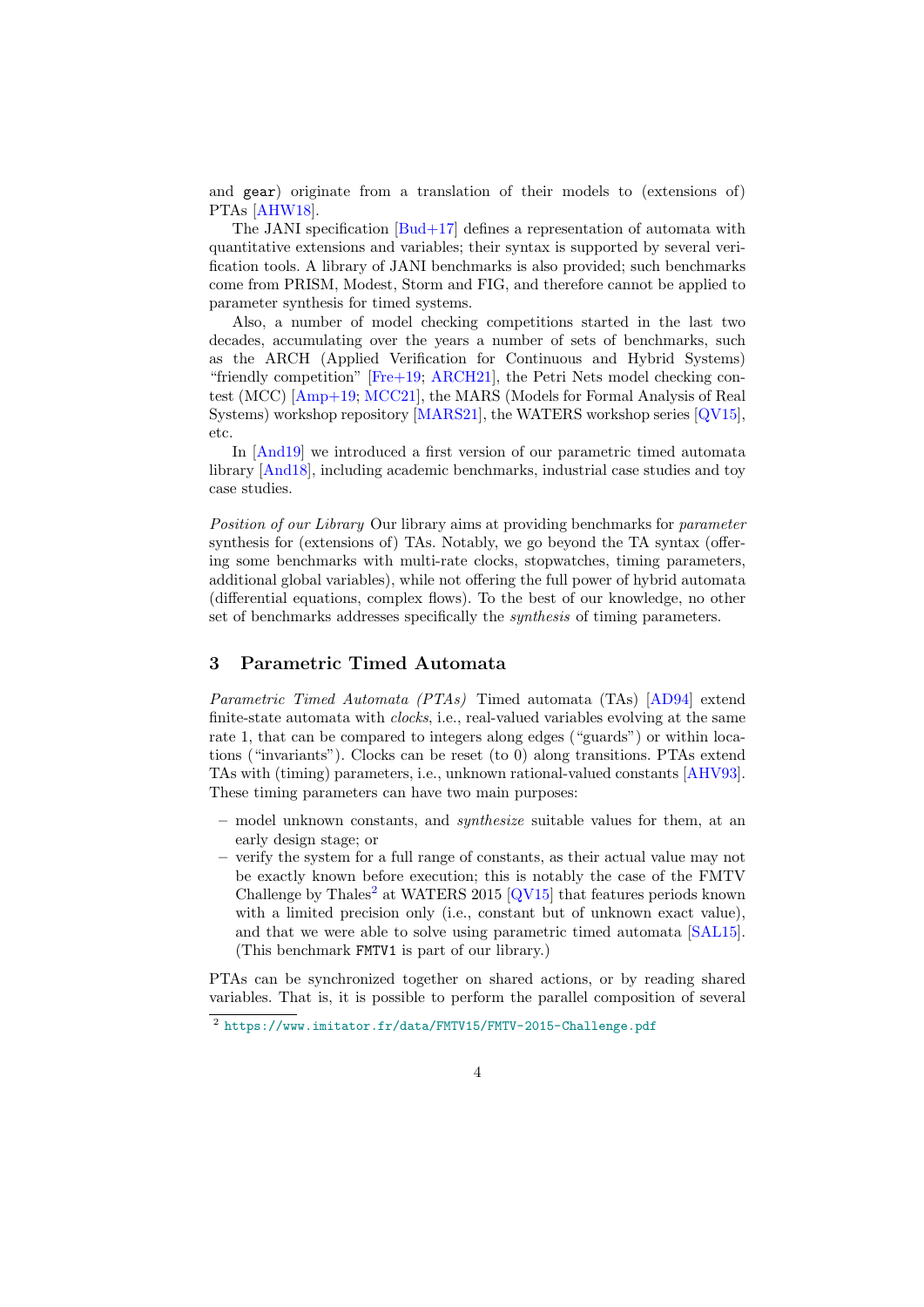<span id="page-4-1"></span>PTAs, using a common actions alphabet. This allows users to define models component by component.

*Example 1.* Consider the toy PTA in [Fig. 2a.](#page-8-0) It features two clocks  $x$  and  $y$ , one parameter p and two locations.  $\ell_0$  is the initial location, while  $\ell_f$  is accepting. The invariant, defining the condition to be fulfilled to remain in a location, is depicted as a dotted box below the location (e.g.,  $x \leq 1$  in  $\ell_0$ ). A transition from  $\ell_0$  to  $\ell_f$  can be taken when its *guard* (" $x = 0 \wedge y = p$ ") is satisfied; the other transition (looping on  $\ell_0$ ) can be taken whenever  $x = 1$ , resetting x to 0.

Observe that, if  $p = 0$ , then the guard  $x = 0 \wedge y = 0$  is immediately true, and  $\ell_f$  is reachable in 0-time. If  $p = 1$ , the guard becomes  $x = 0 \land y = 1$ , which is not initially satisfied, and one needs to loop once over  $\ell_0$ , yielding  $x = 0 \land y = 1$ , after which  $\ell_f$  is reachable. In fact, it can be shown that the answer to the reachability synthesis problem "synthesize the valuations of p such that  $\ell_f$  is reachable" is exactly  $p = i, i \in \mathbb{N}$ .

Extending the PTAs Syntax Our library follows the IMITATOR syntax. Therefore, some benchmarks (clearly marked as such) go beyond the traditional PTAs syntax, and are referred to IPTAs (IMITATOR PTAs). These extensions include:

Urgent locations Locations where time cannot elapse.

- Global rational-valued variables Such "discrete" variables can be updated along transitions, and can also be part of the clock guards and invariants. This is the case of nb in [Fig. 3.](#page-14-5)
- Arbitrary flows Some benchmarks require arbitrary (constant) flows for clocks; this way, clocks do not necessary evolve at the same time, and can encode different concepts from only time, e.g., temperature, amount of completion, continuous cost. Their value can increase or decrease at any predefined rate in each location, and can become negative. In that sense, these clocks are closer to continuous variables (as in hybrid automata) rather than TAs' clocks; nevertheless, they still have a constant flow, while hybrid automata can have more general flows. This makes some of our benchmarks fit into a parametric extension of *multi-rate automata*  $[Alu+95]$ . This notably includes stopwatches, where clocks can have a 1 or 0-rate [\[CL00\]](#page-12-5). In [Fig. 3,](#page-14-5)  $x$  has rate 2 in working Fast, and is stopped in coffee (rate 0, or stopwatch).

Example 2. An example of IPTA following some of the extensions offered by our library is given in [Fig. 3.](#page-14-5) A full description of this example is given in [Example 3](#page-14-6) in [Appendix A.](#page-14-7)

#### <span id="page-4-0"></span>4 The Benchmarks Library

#### 4.1 Organization

The library is made of a set of *benchmarks*. Each benchmark may have different models: for example, Gear comes with ten models, of different sizes (the number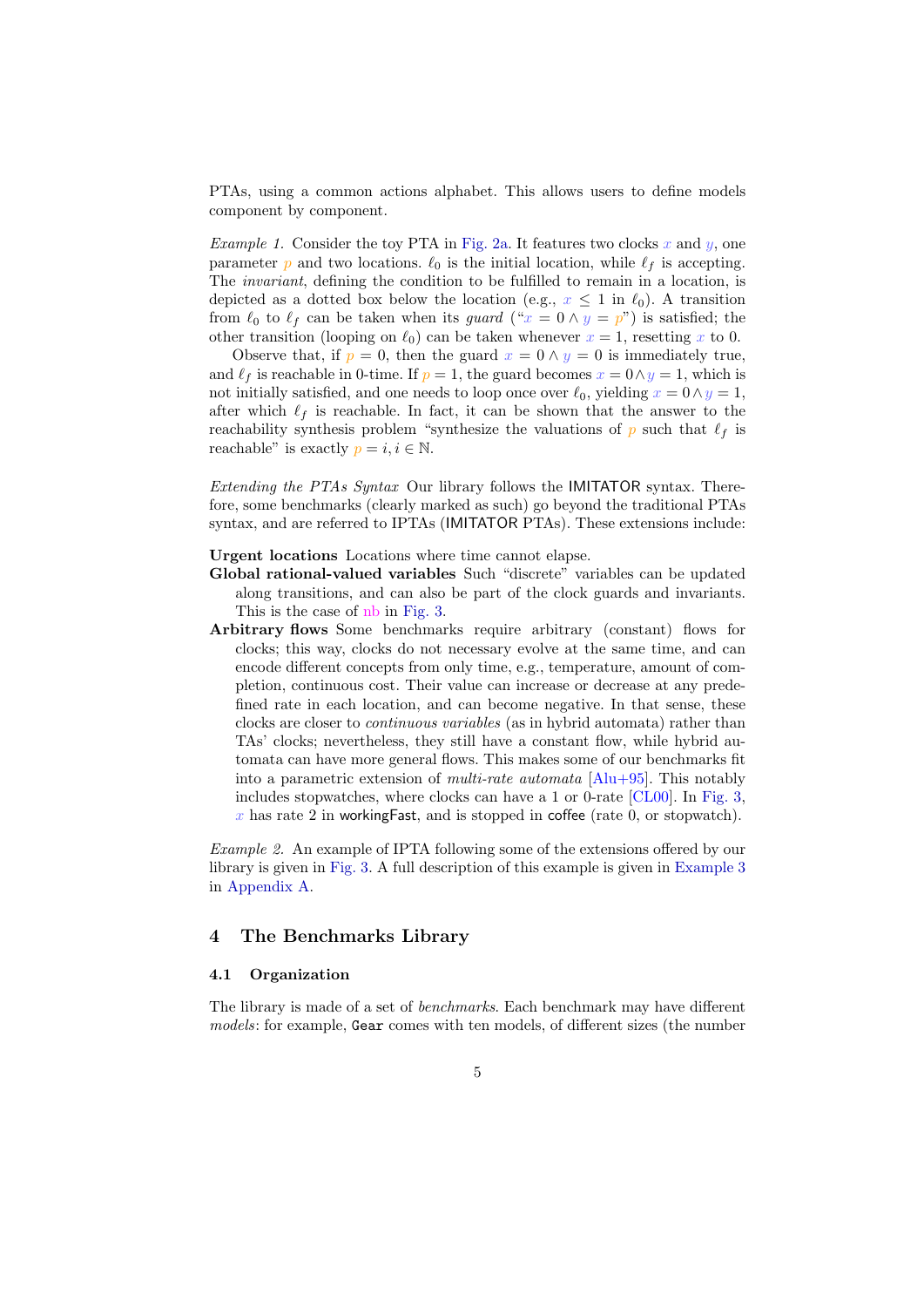<span id="page-5-1"></span><span id="page-5-0"></span>

|       | <b>Benchmark</b> |             | <b>Land</b> | Source        |  |           | Categories |  |  |  |          |       |              | <b>Metrics</b> . |             |  |    |             |                                |        |              |          |    | <b>Properties</b>                    |       |                        |
|-------|------------------|-------------|-------------|---------------|--|-----------|------------|--|--|--|----------|-------|--------------|------------------|-------------|--|----|-------------|--------------------------------|--------|--------------|----------|----|--------------------------------------|-------|------------------------|
|       |                  |             |             |               |  |           |            |  |  |  |          |       |              |                  |             |  |    |             |                                |        |              | Property |    | Time.                                |       | States!   Josepa State |
|       | accel:1000       | <b>DE 6</b> |             | <b>HAF14</b>  |  | Ind. Mon. |            |  |  |  | 2 2 true | false | not L/U      |                  | <b>True</b> |  |    | $11 - 2574$ | 1287.0 2502 1295.0             |        |              | Elgenny  | 6  | 3.164 s.                             | 6502  | 6504                   |
|       |                  |             |             | AHW18         |  |           |            |  |  |  |          |       |              |                  |             |  |    |             |                                |        |              |          | в. | 2.575 K                              | 6504  | 0504                   |
|       | accel:10000      |             | <b>B</b> B  | <b>HAF14</b>  |  | Ind. Mon. |            |  |  |  |          | foton | not L/U      |                  |             |  |    |             | 11 25152 12576.0 25170 12585.0 |        |              |          |    | 17.722 s.                            | 63741 | 63259                  |
|       |                  |             |             | AHW18         |  |           |            |  |  |  |          |       |              |                  |             |  |    |             |                                |        |              |          |    | <b>B</b> 15,603 x 63773              |       | 63773                  |
|       | accel:2000       | <b>BBB</b>  |             | HAF14         |  | Ind. Mon. |            |  |  |  |          | false | not LAU      |                  |             |  | п  | 4922        | 2454.5 4927 2453.5             |        |              |          |    | <b>B</b> 5.915 s.                    | 12426 | 12429                  |
|       |                  |             |             | <b>AIDVIL</b> |  |           |            |  |  |  |          |       |              |                  |             |  |    |             |                                |        |              |          | в  | 51095 12429                          |       | 12429                  |
|       | accel:3000       | <b>BBB</b>  |             | HAF14         |  | Ind. Mon. |            |  |  |  |          | false | not LAU      |                  |             |  |    | 7814        | 2007.0                         | 7832   | 2916.0       |          |    | <b>B</b> 8.781 s. 19907              |       | 19900                  |
|       |                  |             |             | <b>AIDVIL</b> |  |           |            |  |  |  |          |       |              |                  |             |  |    |             |                                |        |              |          | п. | 5.877 s.                             | 19922 | 19922                  |
|       | accel:4000       | <b>BB B</b> |             | <b>HAF14</b>  |  | Ind. Mon. |            |  |  |  |          | false | not LAT      |                  |             |  | п  | 10060       | 5030.0                         |        | 10078 5039.0 |          |    | <b>B</b> 12.0475, 25514              |       | 25588                  |
| accel |                  |             |             | <b>AHW18</b>  |  |           |            |  |  |  |          |       |              |                  |             |  |    |             |                                |        |              |          |    | <b>B</b> 7.265 s.                    | 25520 | 25520                  |
|       | accel 5000       | <b>BB B</b> |             | <b>BLAF14</b> |  | Ind. Mon. |            |  |  |  |          | false | set L/U      |                  |             |  | п. |             | 12546 6273.0                   |        | 12564 6282.0 |          |    | <b>B</b> 15,012 s.                   | 31526 | 31933                  |
|       |                  |             |             | <b>AFWIE</b>  |  |           |            |  |  |  |          |       |              |                  |             |  |    |             |                                |        |              |          |    | <b>B</b> 8.786 s.                    | 31951 | 31951                  |
|       | accel:6000       | <b>BB B</b> |             | <b>HAF14</b>  |  | Ind. Mon. |            |  |  |  |          |       | <b>BOLLU</b> |                  |             |  |    | 15390       | 7665.0                         | 15,498 | 7704.0       |          |    | <b>B</b> 12.447 <sub>5</sub> , 29129 |       | 39142                  |
|       |                  |             |             | <b>AHW18</b>  |  |           |            |  |  |  |          |       |              |                  |             |  |    |             |                                |        |              |          |    | <b>B</b> there costs                 |       | 26157                  |

Fig. 1: The IMITATOR benchmark library Web page

of locations notably varies), named Gear:1000 to Gear:10000. Similarly, some Fischer benchmarks come with several models, each of them corresponding to a different number of processes. Finally, each model comes with one or more properties. For example, for Gear: 2000, one can run either reachability synthesis, or minimal reachability synthesis.

The benchmark library, in its 2.0 version, covers 56 benchmarks, which group 119 models and 216 properties.

From the previous version [\[And19\]](#page-11-3), 39 models have been added: beyond all Unsolvable models, and a few more additions, we notably added a second model of the Bounded Retransmission Protocol (BRPAAPP21), recently proposed in  $[And+21]$ .

Benchmarks come from industrial collaborations (e.g., with Thales, ST-Microelectronics, ArianeGroup, Astrium), from academic papers from different communities (e.g., real-time systems, monitoring, testing) describing case studies, and from our experience in the field (notably the "unsolvable" benchmarks). For benchmarks extracted from published works, a complete bibliographic reference is given.

#### 4.2 Distribution

The benchmark library is presented on a Web page available at [\[AMP21b\]](#page-11-6) and permanently available at [\[AMP21a\]](#page-11-8). Several columns (metrics, syntax used, categories, properties) allow users to select easily which benchmarks fit their need (see [Fig. 1\)](#page-5-0).

Our benchmarks are distributed in the well-documented IMITATOR 3.0.0 input format [\[And21b\]](#page-12-10), which is a de facto standard for PTAs. IMITATOR can provide automated translations to the non-parametric timed model checker Uppaal [\[LPY97\]](#page-13-8), as well as the hybrid systems model checker HyTech [\[HHW95\]](#page-13-9) (not maintained anymore). However, some differences (presence of timing parameters or complex guards in IMITATOR, difference in the semantics of the synchronization model) may not preserve the semantic equivalence of the models.

In addition, we offer all benchmarks in the JANI format  $[Bud+17]$ . We recently implemented to this end (within IMITATOR) an automatic translation of IPTAs to their JANI specification. Thus, all of our benchmarks can be fed to other verification tools supporting JANI as input.

All our benchmarks are released under the [CC by 4.0](https://creativecommons.org/licenses/by/4.0/) license.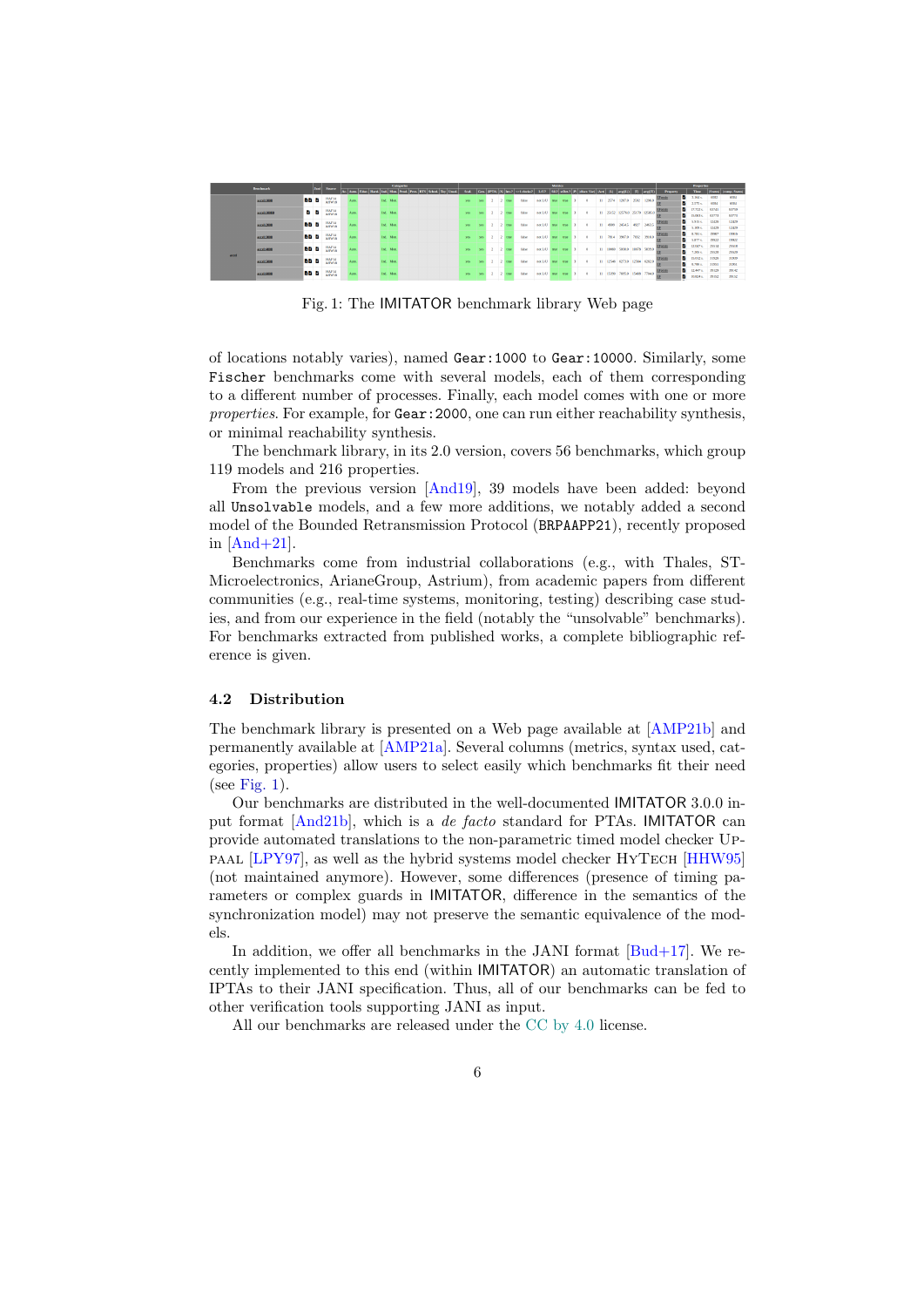| Category          | Number of models Proportion |           |
|-------------------|-----------------------------|-----------|
| All               | 119                         | $100\,\%$ |
| Academic          | 54                          | 45 %      |
| $\rm{Automotive}$ | 20                          | 17%       |
| Education         | 9                           | 8%        |
| Hardware          | 6                           | $5\%$     |
| Industrial        | 33                          | $28\,\%$  |
| Monitoring        | 25                          | $21\,\%$  |
| ProdCons          | 5                           | $4\%$     |
| Protocol          | 34                          | $29\,\%$  |
| RTS               | 46                          | $39\%$    |
| Scheduling        | 3                           | $3\%$     |
| Toy               | 34                          | $29\,\%$  |
| Unsolvable        | 18                          | $15\,\%$  |

<span id="page-6-0"></span>Table 2: Proportion of each category over the models

#### 4.3 Benchmarks Classification

For each benchmark, we provide multiple criteria, notably the following ones.

- Scalability whether the models can be scaled according to some metrics, e.g., the FischerPS08 benchmark can be scaled according to the number of processes competing for the critical section;
- Generation method whether the models are automatically generated or not (e.g., by a script, notably for scheduling real-time systems using PTAs, or to generate random words in benchmarks from the testing or monitoring communities);

Categorization Benchmarks are tagged with one or more categories:

- 1. Academic,
- 2. Automotive,
- 3. Education,
- 4. Hardware,
- 5. Industrial,
- 6. Monitoring,
- 7. Producer-consumer,
- 8. Protocol,
- 9. Real-time system,
- 10. Scheduling,
- 11. Toy,
- 12. Unsolvable.

The proportion of each of these tags are given in [Table 2](#page-6-0) (the sum exceeds 100 % since benchmarks can belong to multiple categories).

Moreover, we use the following static metrics to categorize our benchmarks:

1. the numbers of PTA components (subject to parallel composition), of clocks, parameters, discrete variables and actions;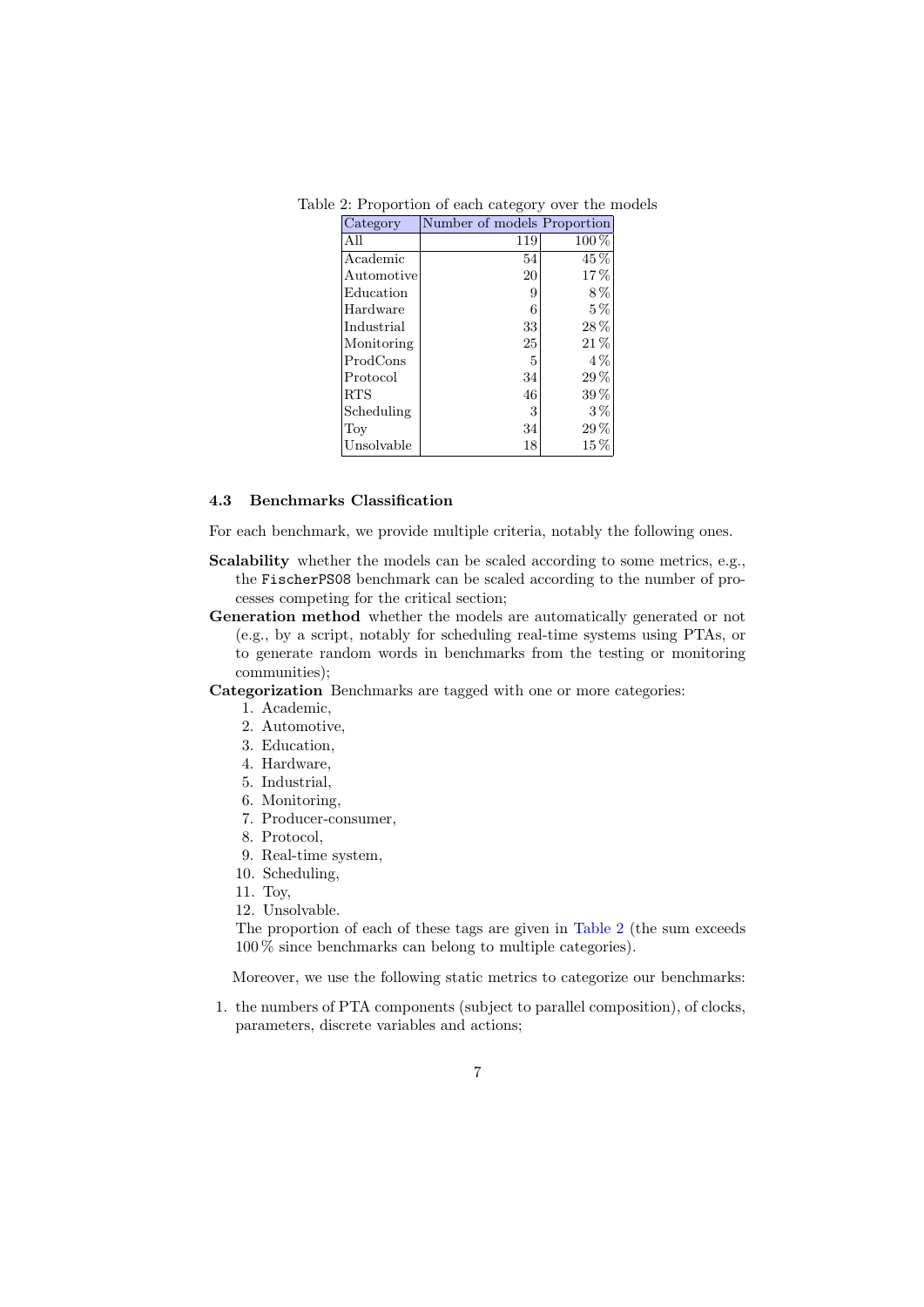<span id="page-7-2"></span><span id="page-7-1"></span>

| Metric                       | Average Median |                |
|------------------------------|----------------|----------------|
| Number of IPTAs              |                |                |
| Number of clocks             |                |                |
| Number of parameters         |                | 3              |
| Number of discrete variables |                | $\overline{2}$ |
| Number of actions            | 12             | 11             |
| Total number of locations    | 2004           | 22             |
| Locations per IPTA           | 979            | 5              |
| Total number of transitions  | 2280           | 54             |
| Transitions per IPTA         | 1067           | 13             |

Table 3: Statistics on the benchmarks

| Metric                  | Percentage |
|-------------------------|------------|
| Has invariants?         | $92\%$     |
| Has discrete variables? | $24\%$     |
| Has multi-rate clocks   | $17\%$     |
| $L/U$ subclass          | $19\%$     |
| Has silent actions?     | 67%        |
| Strongly deterministic? | 78%        |

- 2. whether the benchmark has invariants, whether some clocks have a rate not equal to 1 (multi-rate/stopwatch) and silent actions (" $\epsilon$ -transitions");
- [3](#page-7-0). whether the benchmark is an  $L/U-PTA^3$  and strongly deterministic;
- 4. the numbers of locations and transitions, and the total number of transitions.

In [Table 3,](#page-7-1) we present some statistics on our benchmarks. Because of the presence of 3 benchmarks and 25 models (all in the "monitoring" category) with a very large number of locations (up to several dozens of thousands), only giving the average of some metrics is irrelevant. To this end, we also provide the median values. Moreover, the average and the median of the number of discrete variables are computed only on the benchmarks which contains at least 1 such variable; they represent 24% of our models.

#### 4.4 Properties

Properties follow the IMITATOR syntax. In the 1.0 version, they mainly consisted of reachability/safety properties; in addition, the properties were not explicitly provided, since IMITATOR 2.x did not specify properties (they were provided using options in the executed command). In the new version of our library, we added several liveness (cycle synthesis) properties, i.e., for which one aims at synthesizing parameter valuations featuring at least one infi-nite (accepting) run [\[NPP18;](#page-14-0) [And+21\]](#page-11-0); in addition, we added properties such as deadlock-freeness synthesis ("exhibit parameter valuations for which the model is deadlock-free") [\[And16\]](#page-11-1), optimal-parameter or minimal-time reachability [\[And+19b\]](#page-11-9), and some "pattern"-based properties [\[And13\]](#page-11-10) that eventually reduce to reachability checking  $[Ace+03]$ .

More in details, we provide and study ten properties:

– Safety (AGnot) to obtain the set of valuations for which the target location is unreachable.

<span id="page-7-0"></span><sup>&</sup>lt;sup>3</sup> A subclass of PTAs where the set of parameters is partitioned into "lower-bound" and "upper-bound" parameters [\[Hun+02\]](#page-13-10). L/U-PTAs enjoy nicer decidability properties.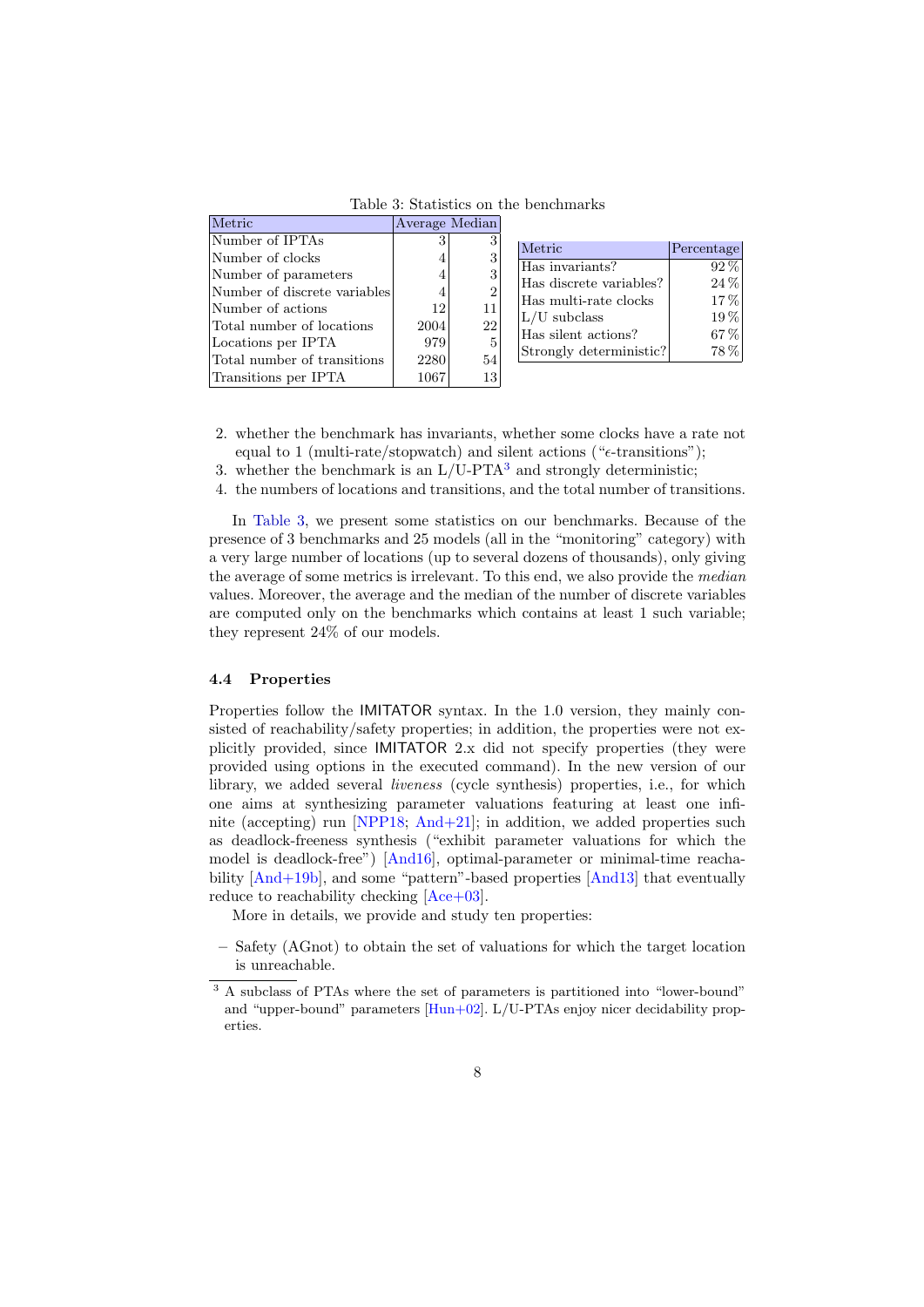<span id="page-8-1"></span><span id="page-8-0"></span>

Fig. 2: Examples of unsolvable benchmarks

- Cycle (resp. CycleThrough) to synthesize a parameter constraint such that, for any parameter valuation in that constraint, the system contains at least one infinite run [\[NPP18;](#page-14-0) [And+21\]](#page-11-0) (resp. passing infinitely often through the specified location).
- DeadlockFree which synthesizes a parameter constraint such that, for any parameter valuation in that constraint, the system is deadlock-free [\[And16\]](#page-11-1).
- Reachability (EF) to compute the set of parameter valuations for which some location is reachable.
- EFpmin (resp. EFpmax) to synthesize the minimum (resp. maximum) valuation for a given parameter for which a given location is reachable [\[And+19b\]](#page-11-9).
- EFtmin to synthesize the parameter valuation for which a given location is reachable in minimal time [\[And+19b\]](#page-11-9).
- Inverse method (IM) to compute a parameter constraint such that, for any parameter valuation in that constraint, the set of traces is the same as for the reference valuation [\[ALM20\]](#page-10-5).
- Pattern.

#### 4.5 Unsolvable Benchmarks

A novelty of our library is to provide a set of toy unsolvable benchmarks. They have been chosen for being beyond the limits of the state-of-the-art techniques. Four of them are illustrated in [Fig. 2.](#page-8-0) For example, in [Fig. 2a,](#page-8-0) the reachability of  $\ell_f$  is achievable only if  $p \in \mathbb{N}$ ; but no verification tool—to the best of our knowledge—terminates this computation. Moreover, the final location of the PTA presented in [Fig. 2d](#page-8-0) is reachable for all  $p \geq 0$ , which is a convex constraint, but this solution remains not computable.

#### 4.6 Expected Performances

Another novelty of the 2.0 version is to provide users with all the expected results, as generated by IMITATOR. For all properties, we provide either a computed result, or (for the "unsolvable" benchmarks), a human-solved theoretical result.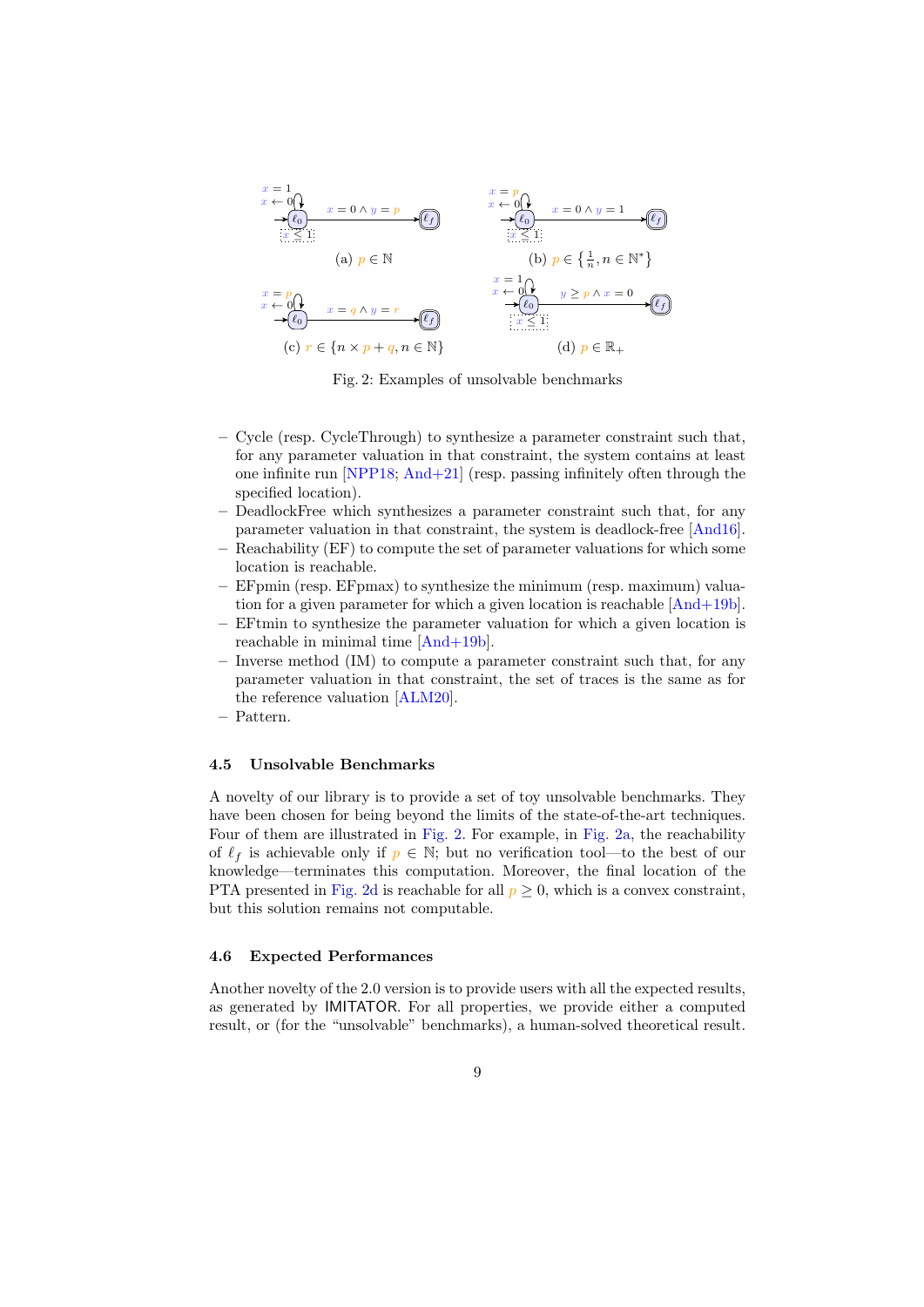<span id="page-9-1"></span>Table 4: Statistics on executions (over 157 properties)

| Metric                            | Average Median |       |
|-----------------------------------|----------------|-------|
| Total computation time            | 245.8          | 2.819 |
| Number of states                  | 20817.8        | 580   |
| Number of computed states 34571.7 |                | 1089  |

We also give an approximate execution time, and the number of (symbolic) states explored. These metrics are not strict, as they may depend on the target model checker and the target hardware/OS, but this provides the user an idea of the complexity of our models.

If IMITATOR is able to compute the result of a property application, we provide its output file and extract some relevant features to have a general idea of its performances: the total computation time, the number of states and the number of computed states. The executions were made on an Intel Xeon Gold 5220 CPU @ 2.20 GHz with 96 GiB running Linux Ubuntu 20.

If IMITATOR is not able to compute it—recall that the concerned benchmarks are tagged with "Unsolvable"—, we provide a similar result file, whose extension is expres. In this case, the metrics as presented as "Not executed (Unsolvable)" ("NE (Uns.)").

In [Table 4,](#page-9-1) we present the statistics over 157 imitator executions. Note that the unsolvable executions (which are computed with a timeout) are not included in this table.

## <span id="page-9-0"></span>5 Perspectives

To allow a version of our library in both the IMITATOR format and the JANI format, we implemented within IMITATOR the translation of an IMITATOR model to its JANI specification. In order for IMITATOR to also be fed with other existing models specified in JANI, we would like to implement the reverse translation (from JANI to IMITATOR), using JANI tools or within IMITATOR.

Ultimately, we hope our library can serve as a basis for a parametric timed model checking competition, a concept yet missing in the model checking community.

Opening the library to volunteer contributions is also on our agenda.

### Acknowledgements

Experiments presented in this paper were carried out using the Grid'5000 testbed, supported by a scientific interest group hosted by Inria and including CNRS, RENATER and several Universities as well as other organizations (see [https://www.grid5000.fr\)](https://www.grid5000.fr).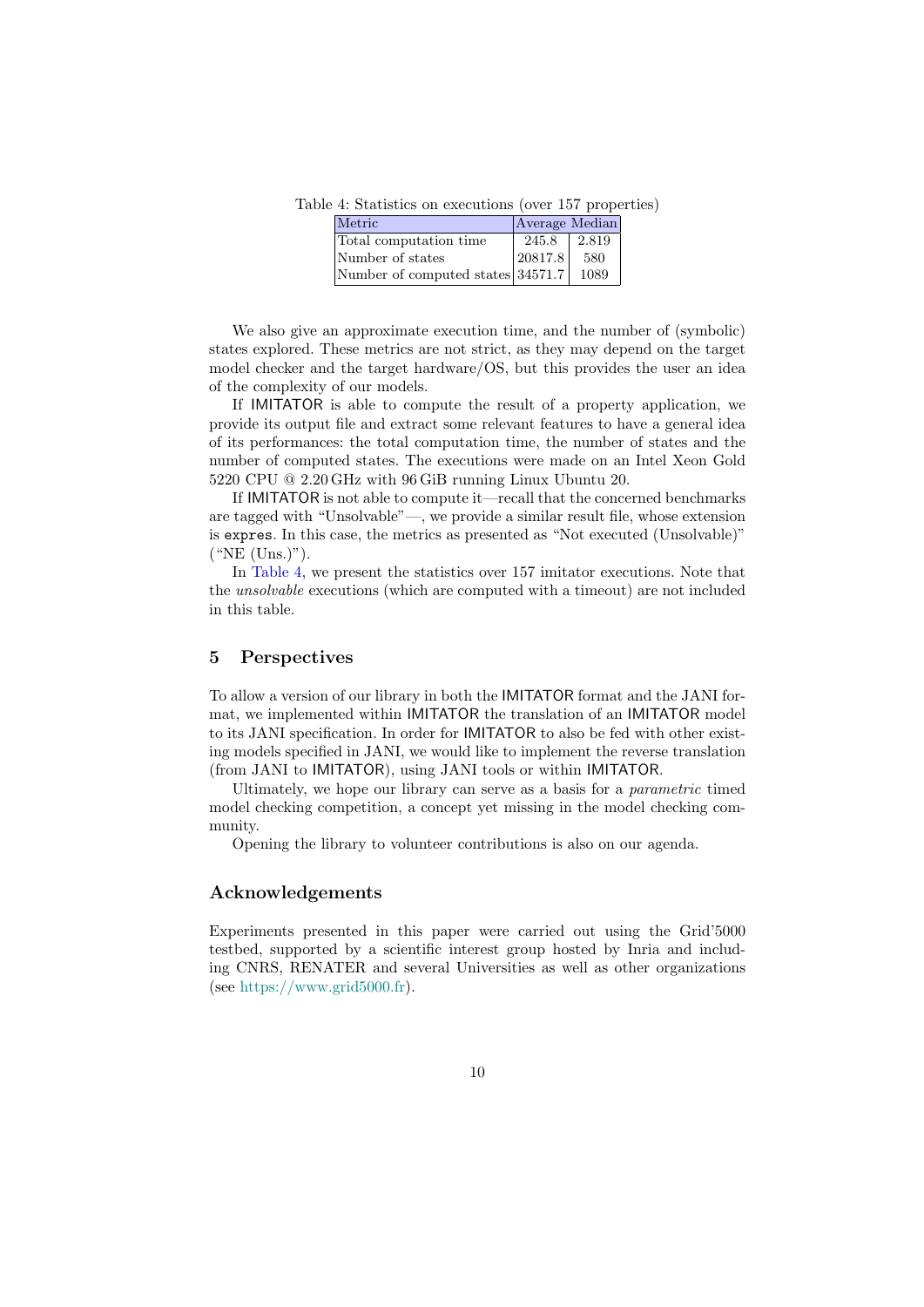## References

- <span id="page-10-8"></span>[Ace+03] Luca Aceto, Patricia Bouyer, Augusto Burgueño, and Kim Guldstrand Larsen. "The power of reachability testing for timed automata". In: TCS 300.1-3 (2003), pp. 411-475. DOI: [10.1016/S0304-3975\(02\)00334-1](https://doi.org/10.1016/S0304-3975(02)00334-1) (cit. on p. [8\)](#page-7-2).
- <span id="page-10-3"></span>[ACN15] Étienne André, Camille Coti, and Hoang Gia Nguyen. "Enhanced Distributed Behavioral Cartography of Parametric Timed Automata". In: ICFEM (Nov. 3–6, 2015). Ed. by Michael Butler, Sylvain Conchon, and Fatiha Zaïdi. Vol. 9407. LNCS. Paris, France: Springer, Nov. 2015, pp. 319-335. ISBN: 978-3-319-25422-7. DOI: [10.1007/978-3-319-25423-](https://doi.org/10.1007/978-3-319-25423-4_21) [4\\_21](https://doi.org/10.1007/978-3-319-25423-4_21) (cit. on p. [1\)](#page-0-0).
- <span id="page-10-0"></span>[AD94] Rajeev Alur and David L. Dill. "A theory of timed automata". In: TCS 126.2 (Apr. 1994), pp. 183–235. issn: 0304-3975. doi: [10.1016/0304-](https://doi.org/10.1016/0304-3975(94)90010-8) [3975\(94\)90010-8](https://doi.org/10.1016/0304-3975(94)90010-8) (cit. on pp. [1,](#page-0-0) [2,](#page-1-1) [4\)](#page-3-2).
- <span id="page-10-1"></span>[AHV93] Rajeev Alur, Thomas A. Henzinger, and Moshe Y. Vardi. "Parametric real-time reasoning". In: STOC (May 16–18, 1993). Ed. by S. Rao Kosaraju, David S. Johnson, and Alok Aggarwal. San Diego, California, United States: ACM, 1993, pp. 592-601. ISBN: 0-89791-591-7. DOI: [10.1145/167088.167242](https://doi.org/10.1145/167088.167242) (cit. on pp. [1,](#page-0-0) [4\)](#page-3-2).
- <span id="page-10-7"></span>[AHW18] Étienne André, Ichiro Hasuo, and Masaki Waga. "Offline timed pattern matching under uncertainty". In: ICECCS (Dec. 12–14, 2018). Ed. by Anthony Widjaja Lin and Jun Sun. Melbourne, Australia: IEEE Com-puter Society, 2018, pp. 10-20. DOI: [10.1109/ICECCS2018.2018.00010](https://doi.org/10.1109/ICECCS2018.2018.00010)  $(cit. on p. 4)$  $(cit. on p. 4)$
- <span id="page-10-2"></span>[AL17] Etienne André and Shang-Wei Lin. "Learning-based compositional parameter synthesis for event-recording automata". In: FORTE (June 17– 22, 2017). Ed. by Ahmed Bouajjani and Silva Alexandra. Vol. 10321. LNCS. Neuchâtel, Switzerland: Springer, 2017, pp. 17-32. DOI: [10.1007/](https://doi.org/10.1007/978-3-319-60225-7_2) [978-3-319-60225-7\\_2](https://doi.org/10.1007/978-3-319-60225-7_2) (cit. on p. [1\)](#page-0-0).
- <span id="page-10-5"></span>[ALM20] Étienne André, Didier Lime, and Nicolas Markey. "Language Preservation Problems in Parametric Timed Automata". In: LMCS 16.1 (Jan. 2020). DOI: [10.23638/LMCS-16\(1:5\)2020](https://doi.org/10.23638/LMCS-16(1:5)2020) (cit. on pp. [2,](#page-1-1) [9\)](#page-8-1).
- <span id="page-10-9"></span>[ALR19] Etienne André, Didier Lime, and Mathias Ramparison. "Parametric updates in parametric timed automata". In: FORTE (June 17–21, 2019). Ed. by Jorge A. Pérez and Nobuko Yoshida. Vol. 11535. LNCS. Copen-hagen, Denmark: Springer, 2019, pp. 39-56. DOI: [10.1007/978-3-030-](https://doi.org/10.1007/978-3-030-21759-4_3) [21759-4\\_3](https://doi.org/10.1007/978-3-030-21759-4_3) (cit. on p. [16\)](#page-15-0).
- <span id="page-10-4"></span>[Alu+93] Rajeev Alur, Costas Courcoubetis, Thomas A. Henzinger, and Pei-Hsin Ho. "Hybrid Automata: An Algorithmic Approach to the Specification and Verification of Hybrid Systems". In: Hybrid Systems 1992 (Oct. 19– 21, 1992). Ed. by Robert L. Grossman, Anil Nerode, Anders P. Ravn, and Hans Rischel. Vol. 736. LNCS. Lyngby, Denmark: Springer, 1993, pp. 209-229. DOI: [10.1007/3-540-57318-6\\_30](https://doi.org/10.1007/3-540-57318-6_30) (cit. on p. [2\)](#page-1-1).
- <span id="page-10-6"></span>[Alu+95] Rajeev Alur, Costas Courcoubetis, Nicolas Halbwachs, Thomas A. Henzinger, Pei-Hsin Ho, Xavier Nicollin, Alfredo Olivero, Joseph Sifakis, and Sergio Yovine. "The Algorithmic Analysis of Hybrid Systems". In: TCS 138.1 (1995), pp. 3-34. DOI: 10.1016/0304-3975(94)00202-T (cit. on pp. [2,](#page-1-1) [3,](#page-2-2) [5\)](#page-4-1).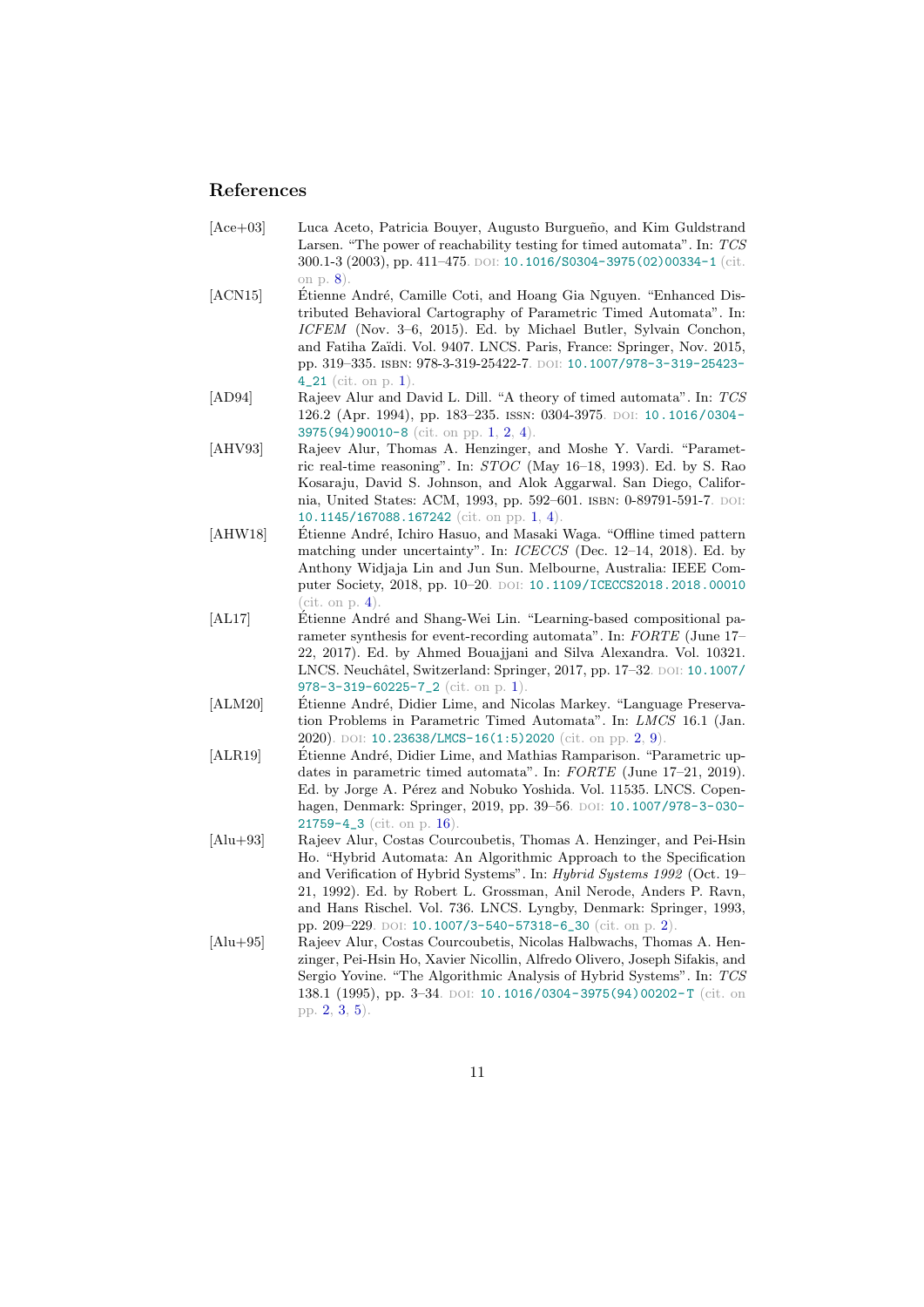- <span id="page-11-7"></span>[Amp+19] Elvio Gilberto Amparore, Bernard Berthomieu, Gianfranco Ciardo, Silvano Dal-Zilio, Francesco Gallà, Lom-Messan Hillah, Francis Hulin-Hubard, Peter Gjøl Jensen, Loïg Jezequel, Fabrice Kordon, Didier Le Botlan, Torsten Liebke, Jeroen Meijer, Andrew S. Miner, Emmanuel Paviot-Adet, Jiří Srba, Yann Thierry-Mieg, Tom van Dijk, and Karsten Wolf. "Presentation of the 9th Edition of the Model Checking Contest". In: TACAS, Part III (Apr. 6–11, 2019). Ed. by Dirk Beyer, Marieke Huisman, Fabrice Kordon, and Bernhard Steffen. Vol. 11429. LNCS. Prague, Czech Republic: Springer, 2019, pp. 50-68. DOI: [10.1007/978-3-030-](https://doi.org/10.1007/978-3-030-17502-3_4) [17502-3\\_4](https://doi.org/10.1007/978-3-030-17502-3_4) (cit. on p. [4\)](#page-3-2).
- <span id="page-11-8"></span>[AMP21a] Etienne André, Dylan Marinho, and Jaco van de Pol. *The IMITATOR* benchmarks library 2.0: A benchmarks library for extended parametric timed automata. Apr. 2021. DOI: [10.5281/zenodo.4730980](https://doi.org/10.5281/zenodo.4730980) (cit. on p. [6\)](#page-5-1).
- <span id="page-11-6"></span>[AMP21b] Etienne André, Dylan Marinho, and Jaco van de Pol. The IMITATOR benchmarks library v2.0. 2021. URL: [https://www.imitator.fr/static/](https://www.imitator.fr/static/library2/) [library2/](https://www.imitator.fr/static/library2/) (cit. on pp.  $3, 6$  $3, 6$ ).
- <span id="page-11-5"></span>[And+12] Etienne André, Laurent Fribourg, Ulrich Kühne, and Romain Soulat. "IMITATOR 2.5: A Tool for Analyzing Robustness in Scheduling Problems". In: FM (Aug. 27–31, 2012). Ed. by Dimitra Giannakopoulou and Dominique Méry. Vol. 7436. LNCS. Paris, France: Springer, Aug. 2012, pp. 33-36. DOI: [10.1007/978-3-642-32759-9\\_6](https://doi.org/10.1007/978-3-642-32759-9_6) (cit. on p. [2\)](#page-1-1).
- <span id="page-11-2"></span>[And+19a] Etienne André, Paolo Arcaini, Angelo Gargantini, and Marco Radavelli. "Repairing Timed Automata Clock Guards through Abstraction and Testing". In: TAP (Oct. 9–11, 2019). Ed. by Dirk Beyer and Chantal Keller. Vol. 11823. LNCS. Porto, Portugal: Springer, 2019, pp. 129–146. DOI: [10.1007/978-3-030-31157-5\\_9](https://doi.org/10.1007/978-3-030-31157-5_9) (cit. on p. [2\)](#page-1-1).
- <span id="page-11-9"></span>[And+19b] Etienne André, Vincent Bloemen, Laure Petrucci, and Jaco van de Pol. "Minimal-Time Synthesis for Parametric Timed Automata". In: TACAS, Part II (Apr. 8–11, 2019). Ed. by Tomáš Vojnar and Lijun Zhang. Vol. 11428. LNCS. Prague, Czech Repubic: Springer, 2019, pp. 211–228. DOI: [10.1007/978-3-030-17465-1\\_12](https://doi.org/10.1007/978-3-030-17465-1_12) (cit. on pp. [8,](#page-7-2) [9\)](#page-8-1).
- <span id="page-11-0"></span>[And+21] Etienne André, Jaime Arias, Laure Petrucci, and Jaco van de Pol. "Iterative Bounded Synthesis for Efficient Cycle Detection in Parametric Timed Automata". In: TACAS (Mar. 27–Apr. 1, 2021). Ed. by Jan Friso Groote and Kim G. Larsen. Vol. 12651. Virtual: Springer, 2021, pp. 311– 329. DOI: [10.1007/978-3-030-72016-2\\_17](https://doi.org/10.1007/978-3-030-72016-2_17) (cit. on pp. [1,](#page-0-0) [2,](#page-1-1) [6,](#page-5-1) [8,](#page-7-2) [9\)](#page-8-1).
- <span id="page-11-10"></span>[And13] Etienne André. "Observer Patterns for Real-Time Systems". In: ICECCS (July 17–19, 2013). Ed. by Yang Liu and Andrew Martin. Singapore: IEEE Computer Society, July 2013, pp. 125-134. DOI: [10.1109/ICECCS.](https://doi.org/10.1109/ICECCS.2013.26) [2013.26](https://doi.org/10.1109/ICECCS.2013.26) (cit. on p. [8\)](#page-7-2).
- <span id="page-11-1"></span>[And16] Etienne André. "Parametric Deadlock-Freeness Checking Timed Automata". In: ICTAC (Oct. 24–28, 2016). Ed. by Augusto Cesar Alves Sampaio and Farn Wang. Vol. 9965. LNCS. Taipei, Taiwan: Springer, 2016, pp. 469-478. DOI: [10.1007/978-3-319-46750-4\\_27](https://doi.org/10.1007/978-3-319-46750-4_27) (cit. on pp. [2,](#page-1-1) [8,](#page-7-2) [9\)](#page-8-1).
- <span id="page-11-4"></span>[And18]  $\qquad$  Étienne André. *The IMITATOR benchmarks library v1.0.* 2018. URL: <https://www.imitator.fr/library1.html> (cit. on pp. [2–](#page-1-1)[4\)](#page-3-2).
- <span id="page-11-3"></span>[And19] Étienne André. "A benchmark library for parametric timed model checking". In: FTSCS (Nov. 16, 2018). Ed. by Cyrille Artho and Peter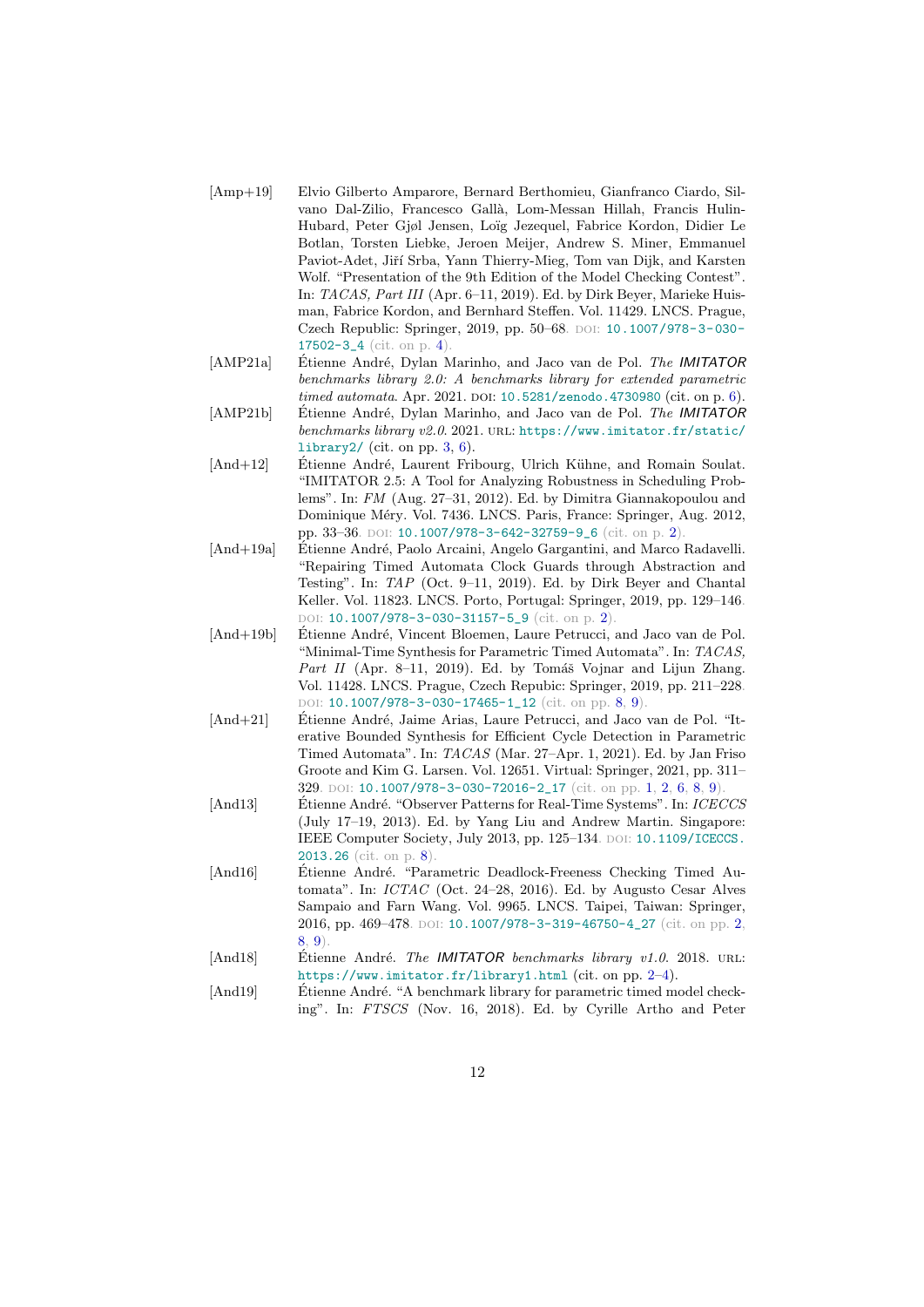Csaba Olveczky. Vol. 1008. CCIS. Gold Coast, Australia: Springer, 2019, ¨ pp.  $75-83$ . DOI: [10.1007/978-3-030-12988-0\\_5](https://doi.org/10.1007/978-3-030-12988-0_5) (cit. on pp. [2,](#page-1-1) [4,](#page-3-2) [6\)](#page-5-1).

- <span id="page-12-4"></span>[And21a] Etienne André. "IMITATOR 3: Synthesis of timing parameters beyond decidability". In: CAV (July 18–23, 2021). Ed. by Rustan Leino and Alexandra Silva. virtual, 2021 (cit. on pp. [2,](#page-1-1) [16\)](#page-15-0).
- <span id="page-12-10"></span> $[\text{And21b}]$  Etienne André. *IMITATOR user manual.* 3.1. 2021. URL: https:// [github.com/imitator-model-checker/imitator/releases/download/](https://github.com/imitator-model-checker/imitator/releases/download/v3.1.0-beta/IMITATOR-user-manual.pdf) [v3.1.0-beta/IMITATOR-user-manual.pdf](https://github.com/imitator-model-checker/imitator/releases/download/v3.1.0-beta/IMITATOR-user-manual.pdf) (cit. on p. [6\)](#page-5-1).
- <span id="page-12-9"></span>[ARCH21] ARCH Benchmarks. 2021. URL: https://cps-vo.org/group/ARCH/ [benchmarks](https://cps-vo.org/group/ARCH/benchmarks) (cit. on p. [4\)](#page-3-2).
- <span id="page-12-0"></span>[Ast+16] Lăcrămioara Astefănoaei, Saddek Bensalem, Marius Bozga, Chih-Hong Cheng, and Harald Ruess. "Compositional Parameter Synthesis". In: FM (Nov. 7–11, 2016). Ed. by John S. Fitzgerald, Constance L. Heitmeyer, Stefania Gnesi, and Anna Philippou. Vol. 9995. LNCS. Limassol, Cyprus, 2016, pp. 60–68. DOI: [10.1007/978-3-319-48989-6\\_4](https://doi.org/10.1007/978-3-319-48989-6_4) (cit. on p. [1\)](#page-0-0).
- <span id="page-12-1"></span> $[Bez+16]$  Peter Bezděk, Nikola Beneš, Jiří Barnat, and Ivana Černá. "LTL Parameter Synthesis of Parametric Timed Automata". In: SEFM (July 4–8, 2016). Ed. by Rocco De Nicola and eva Kühn. Vol. 9763. LNCS. Vienna, Austria: Springer, 2016, pp. 172-187. DOI: [10.1007/978-3-319-41591-](https://doi.org/10.1007/978-3-319-41591-8_12) [8\\_12](https://doi.org/10.1007/978-3-319-41591-8_12) (cit. on p. [1\)](#page-0-0).
- <span id="page-12-6"></span>[Bud+17] Carlos E. Budde, Christian Dehnert, Ernst Moritz Hahn, Arnd Hartmanns, Sebastian Junges, and Andrea Turrini. "JANI: Quantitative Model and Tool Interaction". In: TACAS (Apr. 22–29, 2017). Ed. by Axel Legay and Tiziana Margaria. Vol. 10206. LNCS. Uppsala, Sweden, 2017, pp. 151-168. DOI: [10.1007/978-3-662-54580-5\\_9](https://doi.org/10.1007/978-3-662-54580-5_9) (cit. on pp. [3,](#page-2-2) [4,](#page-3-2) [6\)](#page-5-1).
- <span id="page-12-8"></span>[Che+15] Xin Chen, Stefan Schupp, Ibtissem Ben Makhlouf, Erika Ábrahám, Goran Frehse, and Stefan Kowalewski. "A Benchmark Suite for Hybrid Systems Reachability Analysis". In: NFM (Apr. 27–29, 2015). Ed. by Klaus Havelund, Gerard J. Holzmann, and Rajeev Joshi. Vol. 9058. LNCS. Pasadena, CA, USA: Springer, 2015, pp. 408-414. DOI: [10.1007/](https://doi.org/10.1007/978-3-319-17524-9_29) [978-3-319-17524-9\\_29](https://doi.org/10.1007/978-3-319-17524-9_29) (cit. on p. [3\)](#page-2-2).
- <span id="page-12-5"></span>[CL00] Franck Cassez and Kim Guldstrand Larsen. "The Impressive Power of Stopwatches". In: CONCUR (Aug. 22–25, 2000). Ed. by Catuscia Palamidessi. Vol. 1877. LNCS. University Park, PA, USA: Springer, 2000, pp. 138-152. DOI: 10.1007/3-540-44618-4\_12 (cit. on pp. [3,](#page-2-2) [5\)](#page-4-1).
- <span id="page-12-2"></span>[CPR08] Alessandro Cimatti, Luigi Palopoli, and Yusi Ramadian. "Symbolic Computation of Schedulability Regions Using Parametric Timed Automata". In: RTSS (Nov. 30-Dec. 3, 2008). Barcelona, Spain: IEEE Computer Society, 2008, pp. 80-89. ISBN: 978-0-7695-3477-0. DOI: [10.](https://doi.org/10.1109/RTSS.2008.36) [1109/RTSS.2008.36](https://doi.org/10.1109/RTSS.2008.36) (cit. on p. [1\)](#page-0-0).
- <span id="page-12-7"></span>[FI04] Ansgar Fehnker and Franjo Ivancic. "Benchmarks for Hybrid Systems Verification". In: HSCC (Mar. 25–27, 2004). Ed. by Rajeev Alur and George J. Pappas. Vol. 2993. LNCS. Philadelphia, PA, USA: Springer, 2004, pp. 326-341. DOI: [10.1007/978-3-540-24743-2\\_22](https://doi.org/10.1007/978-3-540-24743-2_22) (cit. on p. [3\)](#page-2-2).
- <span id="page-12-3"></span>[FK13] Laurent Fribourg and Ulrich Kühne. "Parametric Verification and Test Coverage for Hybrid Automata Using the Inverse Method". In: International Journal of Foundations of Computer Science 24.2 (2013), pp. 233– 249. DOI: [10.1142/S0129054113400091](https://doi.org/10.1142/S0129054113400091) (cit. on p. [2\)](#page-1-1).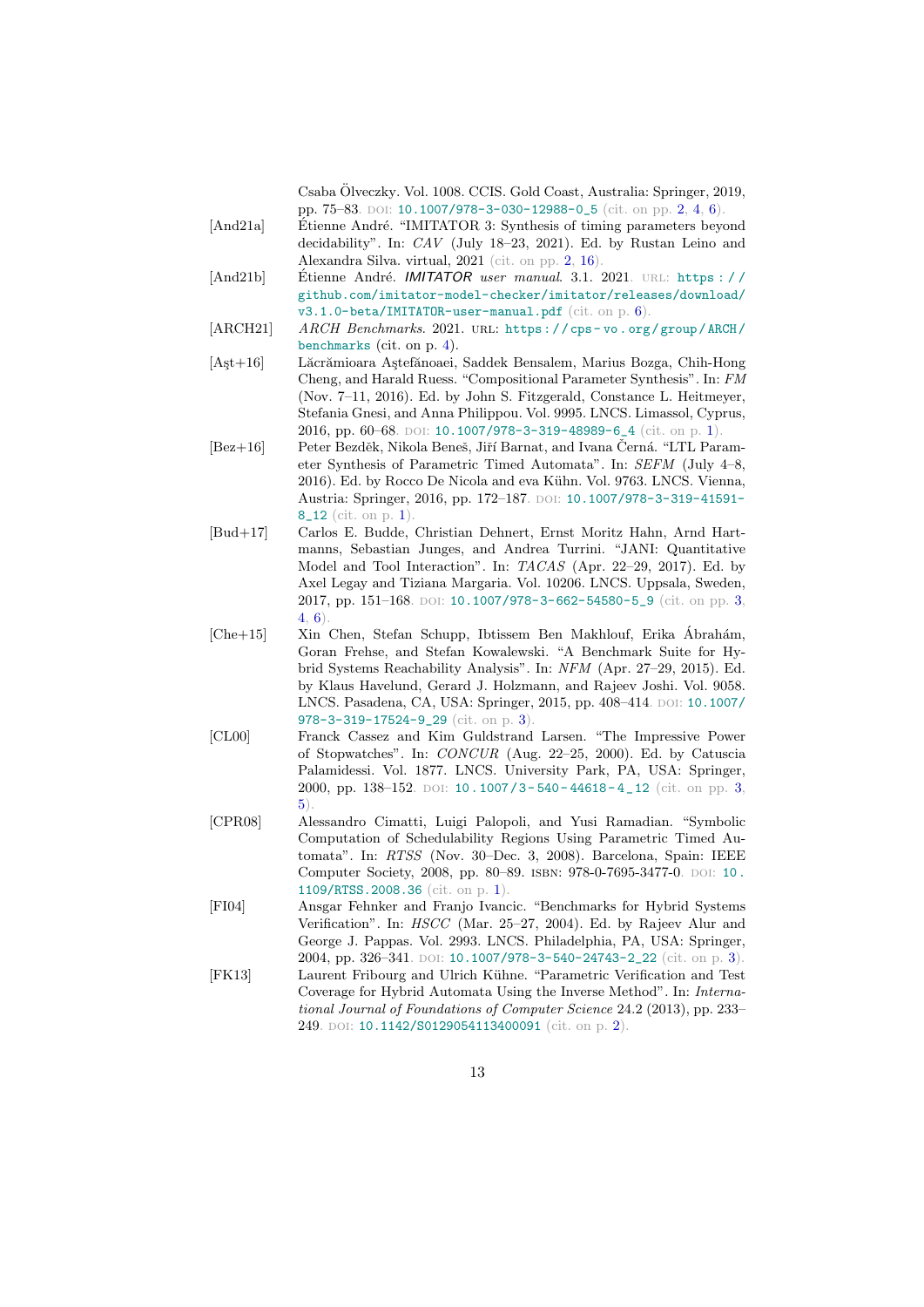- <span id="page-13-6"></span>[Fre+19] Goran Frehse, Alessandro Abate, Dieky Adzkiya, Anna Becchi, Lei Bu, Alessandro Cimatti, Mirco Giacobbe, Alberto Griggio, Sergio Mover, Muhammad Syifa'ul Mufid, Idriss Riouak, Stefano Tonetta, and Enea Zaffanella. "ARCH-COMP19 Category Report: Hybrid Systems with Piecewise Constant Dynamics". In: ARCH@CPSIoTWeek (Apr. 15, 2019). Vol. 61. EPiC Series in Computing. Montréal, QC, Canada: Easy-Chair, 2019, pp. 1–13 (cit. on p. [4\)](#page-3-2).
- <span id="page-13-5"></span>[HAF14] Bardh Hoxha, Houssam Abbas, and Georgios E. Fainekos. "Benchmarks for Temporal Logic Requirements for Automotive Systems". In: ARCH@CPSWeek. Ed. by Goran Frehse and Matthias Althoff. Vol. 34. EPiC Series in Computing. Berlin, Germany and Seattle, WA, USA: EasyChair, 2014, pp. 25–30. url: [http : / / www . easychair . org /](http://www.easychair.org/publications/paper/250954) [publications/paper/250954](http://www.easychair.org/publications/paper/250954) (cit. on p. [3\)](#page-2-2).
- <span id="page-13-9"></span>[HHW95] Thomas A. Henzinger, Pei-Hsin Ho, and Howard Wong-Toi. "A User Guide to HyTech". In: TACAS (May 19–20, 1995). Ed. by Ed Brinksma, Rance Cleaveland, Kim Guldstrand Larsen, Tiziana Margaria, and Bernhard Steffen. Vol. 1019. LNCS. Aarhus, Denmark: Springer, 1995, pp. 41– 71. isbn: 3-540-60630-0. doi: [10.1007/3-540-60630-0\\_3](https://doi.org/10.1007/3-540-60630-0_3) (cit. on p. [6\)](#page-5-1).
- <span id="page-13-10"></span>[Hun+02] Thomas Hune, Judi Romijn, Mariëlle Stoelinga, and Frits W. Vaandrager. "Linear parametric model checking of timed automata". In: JLAP 52-53 (2002), pp. 183-220. DOI: [10.1016/S1567-8326\(02\)00037-1](https://doi.org/10.1016/S1567-8326(02)00037-1)  $(cit. on p. 8)$  $(cit. on p. 8)$ .
- <span id="page-13-3"></span>[JANI17] JANI specification. 2017. URL: <https://jani-spec.org/> (cit. on p. [3\)](#page-2-2).<br>[KNP12] Marta Z. Kwiatkowska, Gethin Norman, and David Parker. "The PRISM"
- <span id="page-13-4"></span>Marta Z. Kwiatkowska, Gethin Norman, and David Parker. "The PRISM Benchmark Suite". In: QEST (Sept. 17–20, 2012). London, United King-dom: IEEE Computer Society, 2012, pp. 203-204. DOI: [10.1109/QEST.](https://doi.org/10.1109/QEST.2012.14) [2012.14](https://doi.org/10.1109/QEST.2012.14) (cit. on p. [3\)](#page-2-2).
- <span id="page-13-0"></span>[KP12] Michał Knapik and Wojciech Penczek. "Bounded Model Checking for Parametric Timed Automata". In: Transactions on Petri Nets and Other Models of Concurrency. LNCS 6900 (2012). Ed. by Kurt Jensen, Susanna Donatelli, and Jetty Kleijn, pp. 141-159. DOI: 10. 1007/ 978-3-642-[29072-5\\_6](https://doi.org/10.1007/978-3-642-29072-5_6) (cit. on p. [1\)](#page-0-0).
- <span id="page-13-8"></span>[LPY97] Kim Guldstrand Larsen, Paul Pettersson, and Wang Yi. "UPPAAL in a Nutshell". In:  $STTT$  1.1-2 (1997), pp. 134-152. DOI: 10.1007/ [s100090050010](https://doi.org/10.1007/s100090050010) (cit. on p. [6\)](#page-5-1).
- <span id="page-13-1"></span>[Lut+17] Lars Luthmann, Andreas Stephan, Johannes B¨urdek, and Malte Lochau. "Modeling and Testing Product Lines with Unbounded Parametric Real-Time Constraints". In: SPLC, Volume A (Sept. 25–29, 2017). Ed. by Myra B. Cohen, Mathieu Acher, Lidia Fuentes, Daniel Schall, Jan Bosch, Rafael Capilla, Ebrahim Bagheri, Yingfei Xiong, Javier Troya, Antonio Ruiz Cortés, and David Benavides. Sevilla, Spain: ACM, 2017, pp. 104– 113. DOI: [10.1145/3106195.3106204](https://doi.org/10.1145/3106195.3106204) (cit. on p. [2\)](#page-1-1).
- <span id="page-13-2"></span>[Lut+19] Lars Luthmann, Timo Gerecht, Andreas Stephan, Johannes Bürdek, and Malte Lochau. "Minimum/maximum delay testing of product lines with unbounded parametric real-time constraints". In: Journal of Systems and Software 149 (2019), pp. 535-553. DOI: [10.1016/j.jss.2018.12.028](https://doi.org/10.1016/j.jss.2018.12.028) (cit. on  $p. 2$ )
- <span id="page-13-7"></span>[MARS21] MARS repository. 2021. URL: http://www.mars-workshop.org/ [repository.html](http://www.mars-workshop.org/repository.html) (cit. on p. [4\)](#page-3-2).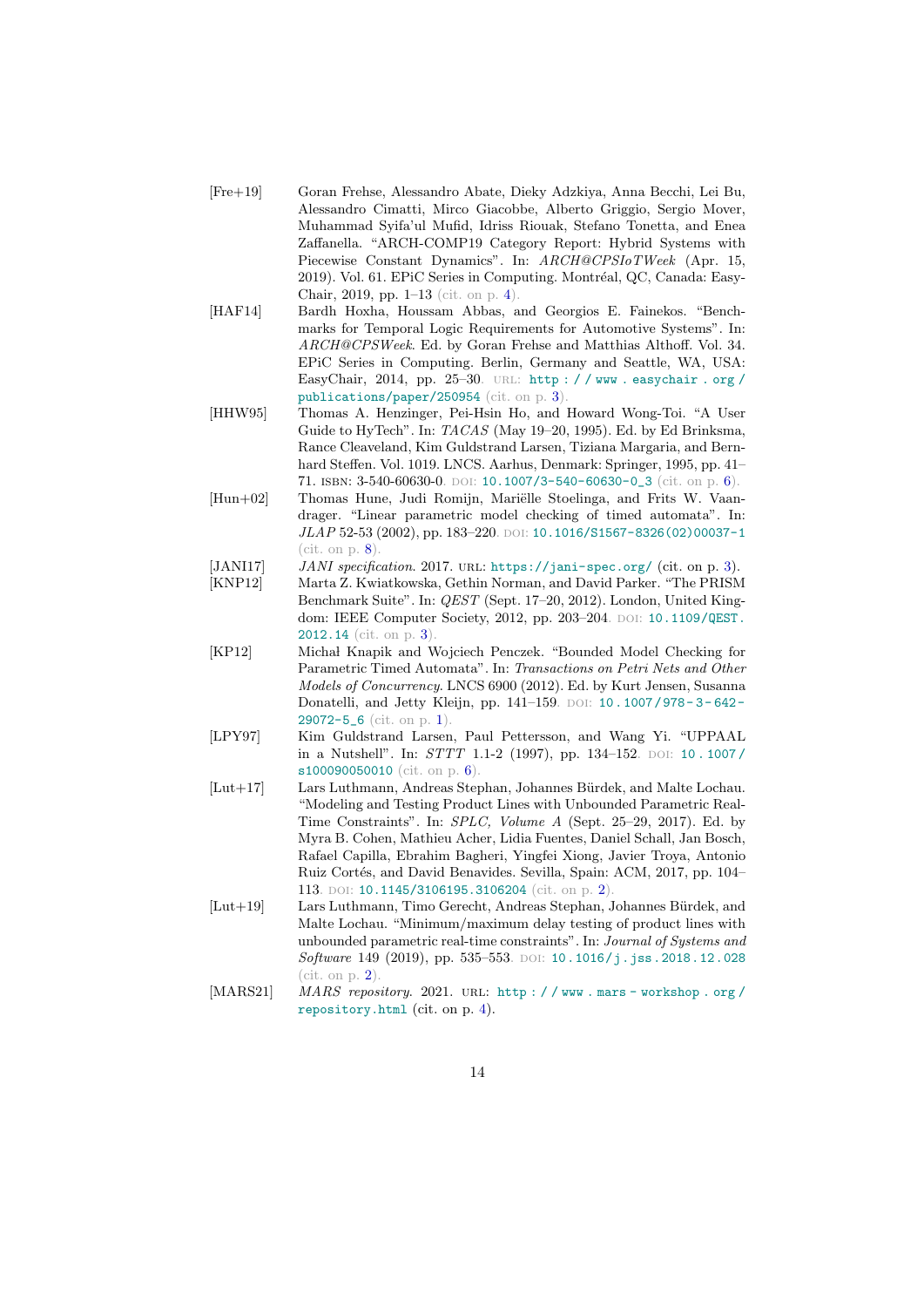- <span id="page-14-2"></span>[MCC21] Model Checking Contest. 2021. URL: https://mcc.lip6.fr/ (cit. on p. [4\)](#page-3-2).
- <span id="page-14-0"></span>[NPP18] Hoang Gia Nguyen, Laure Petrucci, and Jaco van de Pol. "Layered and Collecting NDFS with Subsumption for Parametric Timed Automata". In: ICECCS (Dec. 12–14, 2018). Ed. by Anthony Widjaja Lin and Jun Sun. Melbourne, Australia: IEEE Computer Society, Dec. 2018, pp. 1–9. DOI: [10.1109/ICECCS2018.2018.00009](https://doi.org/10.1109/ICECCS2018.2018.00009) (cit. on pp. [1,](#page-0-0) [8,](#page-7-2) [9\)](#page-8-1).
- <span id="page-14-3"></span>[QV15] 6th International Workshop on Analysis Tools and Methodologies for Embedded and Real-time Systems (WATERS). 2015. URL: http:// [waters2015.inria.fr/](http://waters2015.inria.fr/) (cit. on p. [4\)](#page-3-2).
- <span id="page-14-4"></span>[SAL15] Youcheng Sun, Étienne André, and Giuseppe Lipari. "Verification of Two Real-Time Systems Using Parametric Timed Automata". In: WATERS (July 7, 2015). Ed. by Sophie Quinton and Tullio Vardanega. Lund, Sweden, July 2015. URL: [https://www.loria.science/andre/documents/](https://www.loria.science/andre/documents/verification-of-two-real-time-systems-using-parametric-timed-automata.pdf) [verification - of - two - real - time - systems - using - parametric](https://www.loria.science/andre/documents/verification-of-two-real-time-systems-using-parametric-timed-automata.pdf)  [timed-automata.pdf](https://www.loria.science/andre/documents/verification-of-two-real-time-systems-using-parametric-timed-automata.pdf) (cit. on p. [4\)](#page-3-2).
- <span id="page-14-1"></span>[SGQ16] Lijun Shan, Susanne Graf, and Sophie Quinton. RTLib: A Library of Timed Automata for Modeling Real-Time Systems. Research Report. Grenoble 1 UGA - Université Grenoble Alpe; INRIA Grenoble - Rhone-Alpes, Nov. 2016. URL: https://hal.archives-ouvertes.fr/hal-[01393888](https://hal.archives-ouvertes.fr/hal-01393888) (cit. on p. [3\)](#page-2-2).

# <span id="page-14-7"></span>A An IPTA illustrative example

<span id="page-14-5"></span>

<span id="page-14-6"></span>Fig. 3: An "IMITATOR PTA" example: Writing papers and drinking coffee